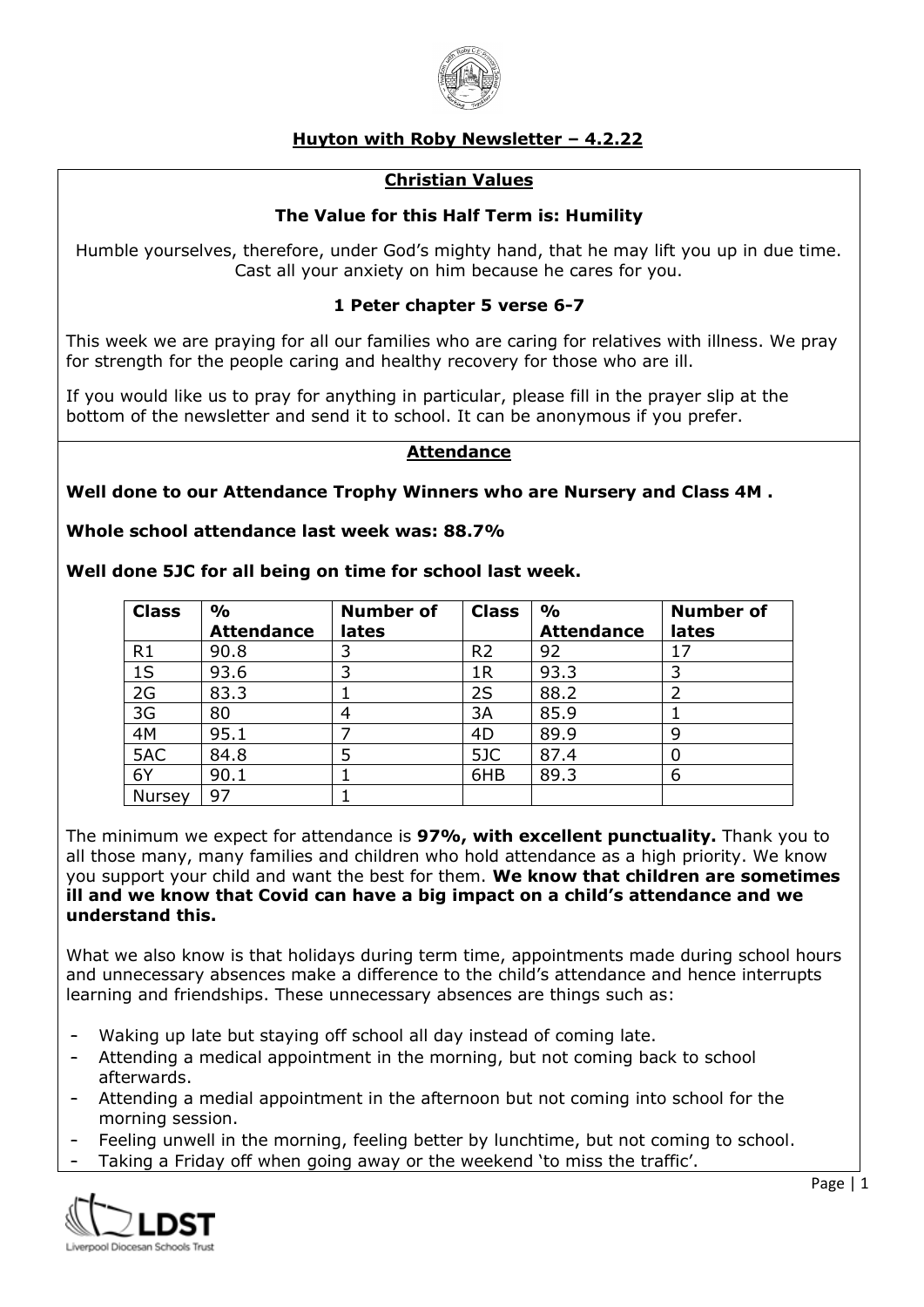- A late night leading to tiredness and absence the whole of the next day.
- Not attending if they have not completed homework and know they are missing some play time to complete the work.

| <b>Club</b>      | Day / Time                            | <b>Year Group</b> | <b>Staff Contact</b> |
|------------------|---------------------------------------|-------------------|----------------------|
| <b>KS2 Choir</b> | Thursday until<br>4.00pm              | 3,4,5,6           | Mrs Collins          |
| Guitar           | Friday afternoons.                    | 3,4,5,6           | Mrs Collins          |
| Violin           | Wednesday 2.00-<br>3.00 <sub>pm</sub> | 4&5               | Mrs Collins          |
| Multi-Sports     | Thursday until<br>4.00pm              | $\overline{4}$    | Mrs Stephenson       |
| Multi-Sports     | Wednesday until<br>4.00pm             | 3                 | Mrs Stephenson       |
| Multi-Sports     | Tuesday until 4.00pm                  | 6                 | Mrs Stephenson       |

# **Enrichment Clubs**

# **Music Reminder form Mrs Collins**

A quick reminder that if you would like to sign your child (key stage 2) up for drum or keyboard lessons, please scan the QR code to join the sign up list. We'll be in touch shortly with start dates etc for those who have signed up. Thanks! Mrs Collins

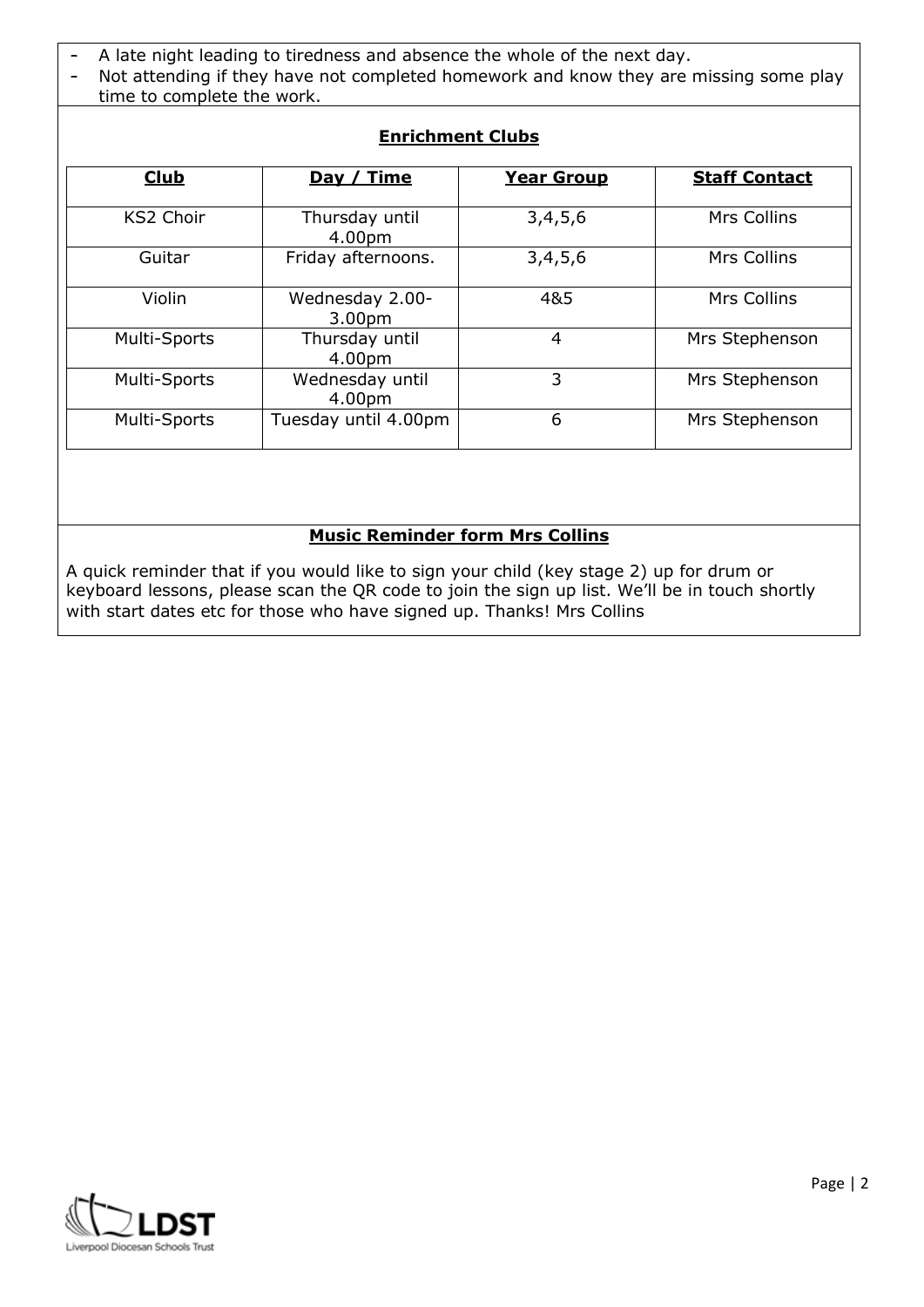

We are That New Thursday

# **MUSIC TUITION SIGN UP FORM**

**ATTENTION ALL MUSIC LOVERS!** 



Totally RAD Music is coming to Liverpool Diocesan School to offer fun,<br>engaging professional music tuition to children of all ages. At Totally RAD<br>Music we pride ourselves on providing the best possible music tuition. On n. Ou teachers are all highly skilled session musicians working actively in the must industry. We are offering a fantastic opportunity to learn from some talented individu

Instruments we're teaching at Liverpool Diocesan School

Drums<br>Piano

**Lesson Pricing** 

Group of 3 / 20 minutes £5.00 per student per lesson<br>"FREE RESCHEDULES ON 1-2-1 LESSONS"<br>1-2-1 / 15 minutes £9.00 per student per lesson<br>1-2-1 / 20 minutes £12.00 per student per lesson<br>1-2-1 / 30 minutes £18.00 per studen

We book lessons in 7 weekly blocks and invoices will be is We book tessons in 7 weeny plocks and myolocs will be issued prior to the<br>lessons taking place. Invoices must be paid in advance of having lessons.<br>Lessons can be cancelled at any point by letting us know with at least 48<br>

All ressons are conducted during school times and on the school property.<br>If you are interested in receiving RAD music tuition, please scan the QR code<br>on your phone camera and we can book you in by signing up collier. You

Contact: sales@totallyradmusic.co.uk

YOU'RE AWESOME, WE'RE RAD!

### **Blue Peter Music Badge**

Did you know that our young musicians can apply for a Blue Peter music badge online? If you are one of our wonderful instrumentalists learning an instrument in school (ukelele in year 3, violin in years 4 and 5 and guitar across key stage 2) or if you learn an instrument outside of school, you can apply for a badge by filling in a few simple details and sending in a picture of you with your instrument. Blue Peter badge holders get free access to many different attractions across the UK including the Beatles museum, Blackpool pleasure beach, chill factore- Manchester and Knowsley safari park amongst so many other places! If interested you can apply on the CBBC website and will need adult permission. Do let us know once you receive your badge. We'd love to see it in school. Such a lovely award to receive. <https://www.bbc.co.uk/cbbc/joinin/bp-music-badge>

Mrs Collins

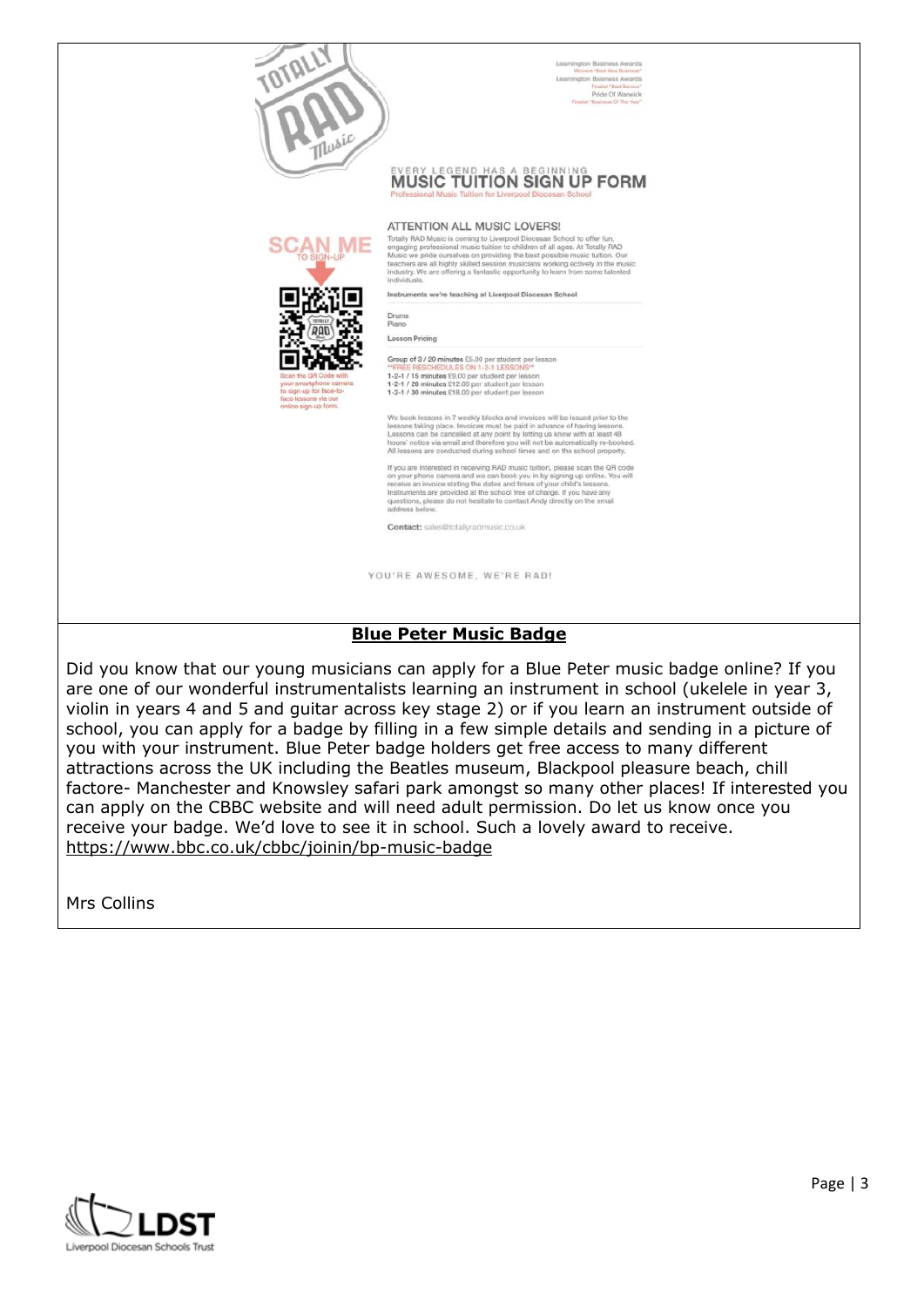

Children's Mental Health Week is taking place on 7-13th February 2022. This year's theme is Growing Together.

We will be encouraging children (and adults) to consider how they have grown, and how they can help others to grow - perfect for our Growth Mindsets at the moment too!

On Friday 11th February, we encourage children to 'Dress to Impress' by coming into school in their own clothes, using a colour or colourful outfit to express themselves! Please note, this is completely optional.

We are hoping that together, we can really shine a spotlight on children's mental health!

#ChildrensMentalHealthWeek.



'Action for Happiness' Calendar for February. Use this with your child and for yourself to help support 'Friendly February'.

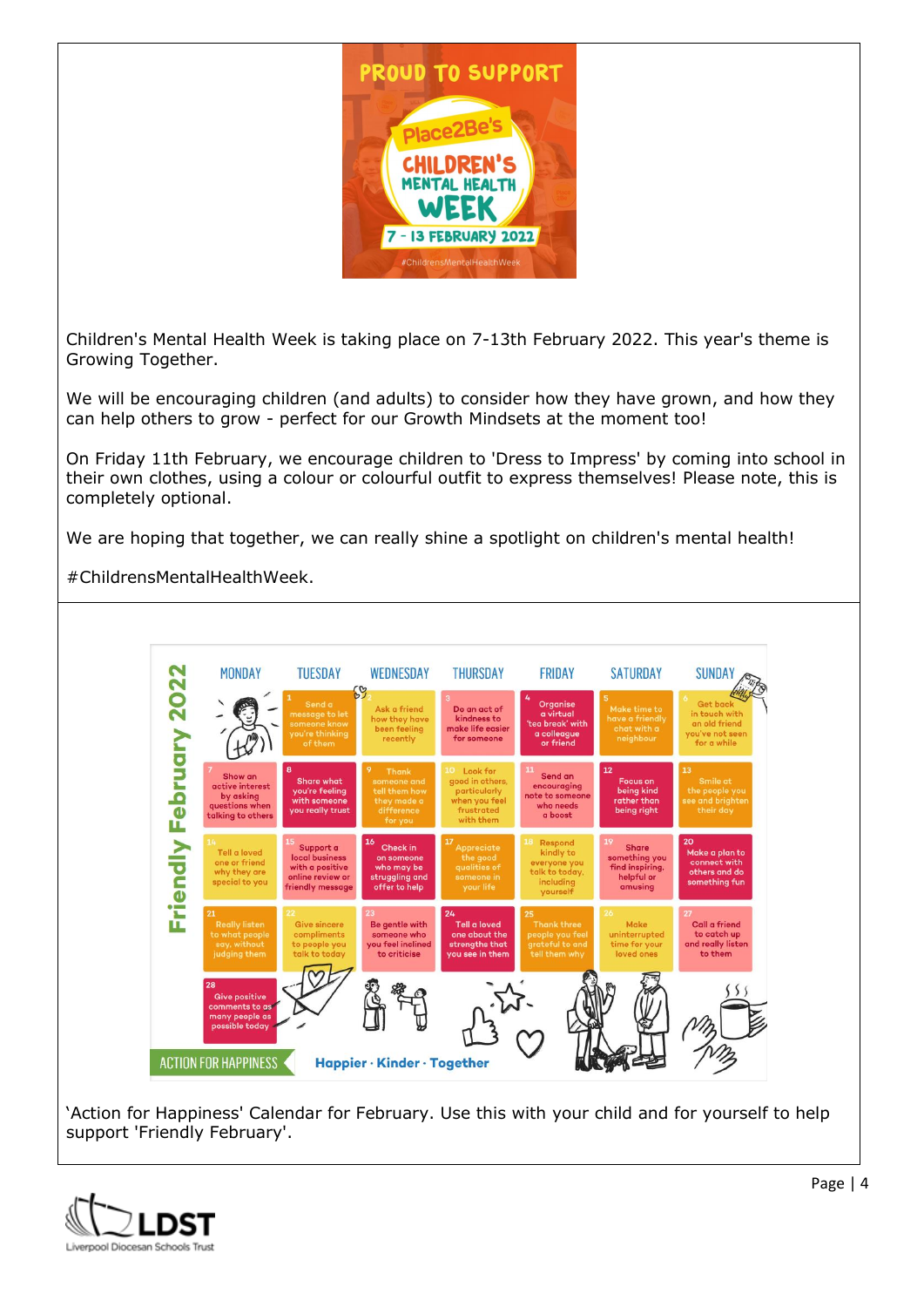

This term, we have been encouraging all of the children at Huyton with Roby to have a Growth Mindset with their learning and daily tasks. We all have beliefs about our own abilities and potential.

These beliefs are part of our mindset – they can fuel our behaviour and predict our success.

A Growth Mindset occurs when we believe our intelligence and abilities can be improved with effort and the right strategies.

Having a Growth Mindset is about believing in the power of yourself and your brain!

'Change your words, Change your mindset'

We would love for you to get involved in our new Growth Mindset focus – if you are interested in helping your children further take a look at our 'Wellbeing' page on our website for some supportive tips and videos that will help you encourage your children to develop their positive thinking.

## **Term Dates Term Dates and Holiday Dates**

## **2021/2022**

### **Autumn term 2021**

1st September 2021 – 22nd October 2021 *Half term: Monday 25 October – Friday 29 October* 1st November 2021 – 22nd December 2021